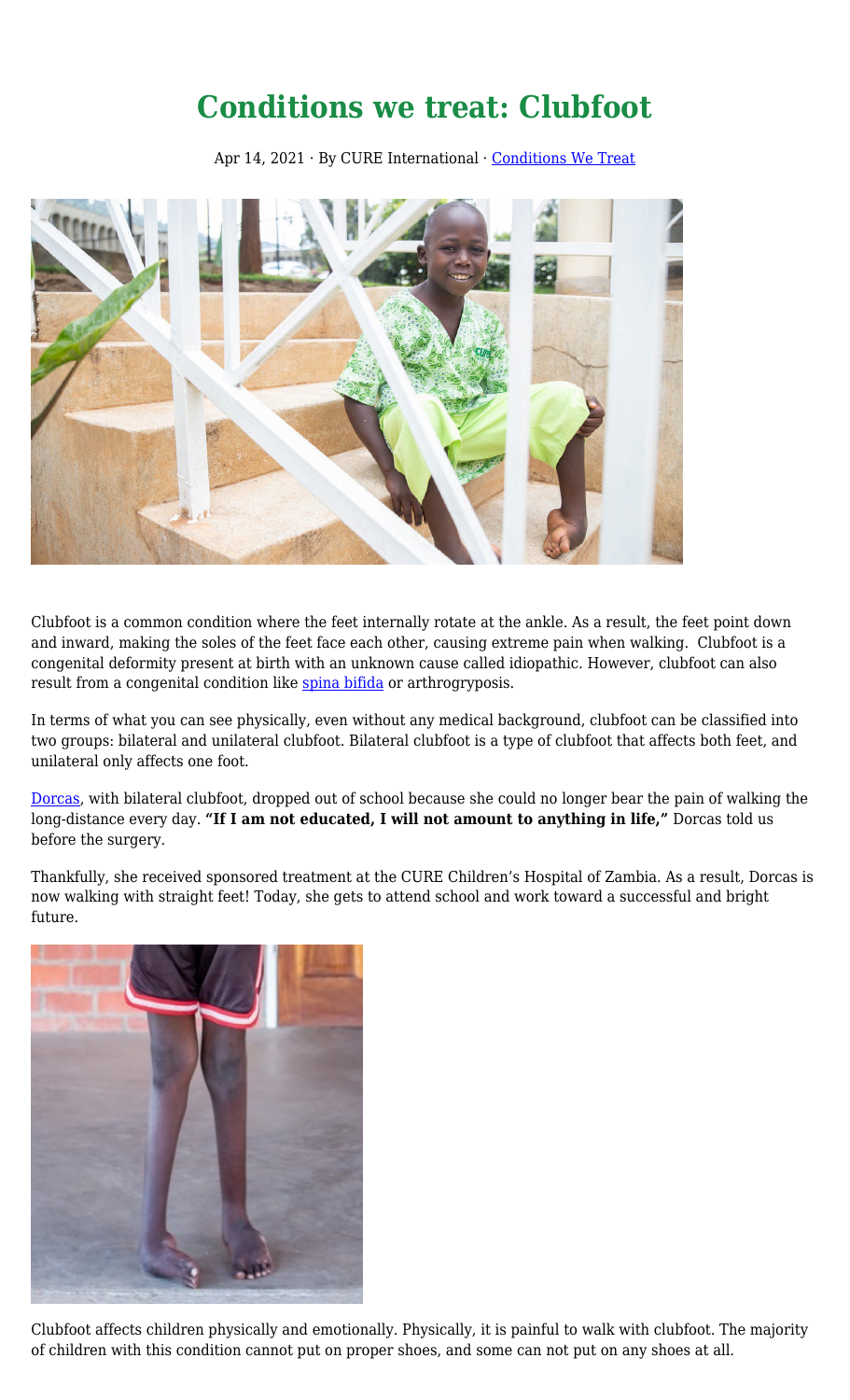Emotionally, they feel neglected and outcasted by people in their community. Due to their condition, they cannot participate in the same activities that their peers enjoy. Some children with clubfoot also struggle with getting an education because they can't walk to school. **Without treatment, these children often grow up without the education or physical ability to work and live in poverty.**

You can manage clubfoot with both non-surgical and surgical intervention. The non-surgical approach is ideal for children under two, using the [ponseti method,](https://cure.org/2019/09/a-new-approach-to-untreated-clubfoot/) which involves applying casts on the feet over a period of time. When the desired correction is achieved, doctors perform a small operation to release the tendon on top of the heel. The child will then wear braces until about 4 to 5 years.

Surgical intervention is typical for children older than two years. Our surgeons employ numerous procedures depending on the severity of the condition and the child's age. Some children have one surgical procedure, while others have multiple, depending on the severity of the clubfoot. After the surgery, doctors wrap the foot in a cast which will undergo a series of dressing changes and manipulations over several weeks. The child has a final cast on for several weeks when the desired correction is achieved. After the healing process, physiotherapists help the child with rehabilitation exercises and how to walk with straightened feet.



(left) Dorcas before surgery, (right) Dorcas after surgery

The cause of clubfoot is unknown, and the prevalence of clubfoot in low- and middle-income countries is high. However, this is a treatable condition. **With your support, CURE is making a difference for children with clubfoot and giving them hope for a bright future.** With corrective surgery, they can put on proper shoes, attend school, and engage in activities with their peers.

One of the beautiful things about CURE is that it allows everyone to participate in the transforming surgeries at CURE hospitals worldwide. You don't need to understand words like bilateral, ventricle, genu valgum,